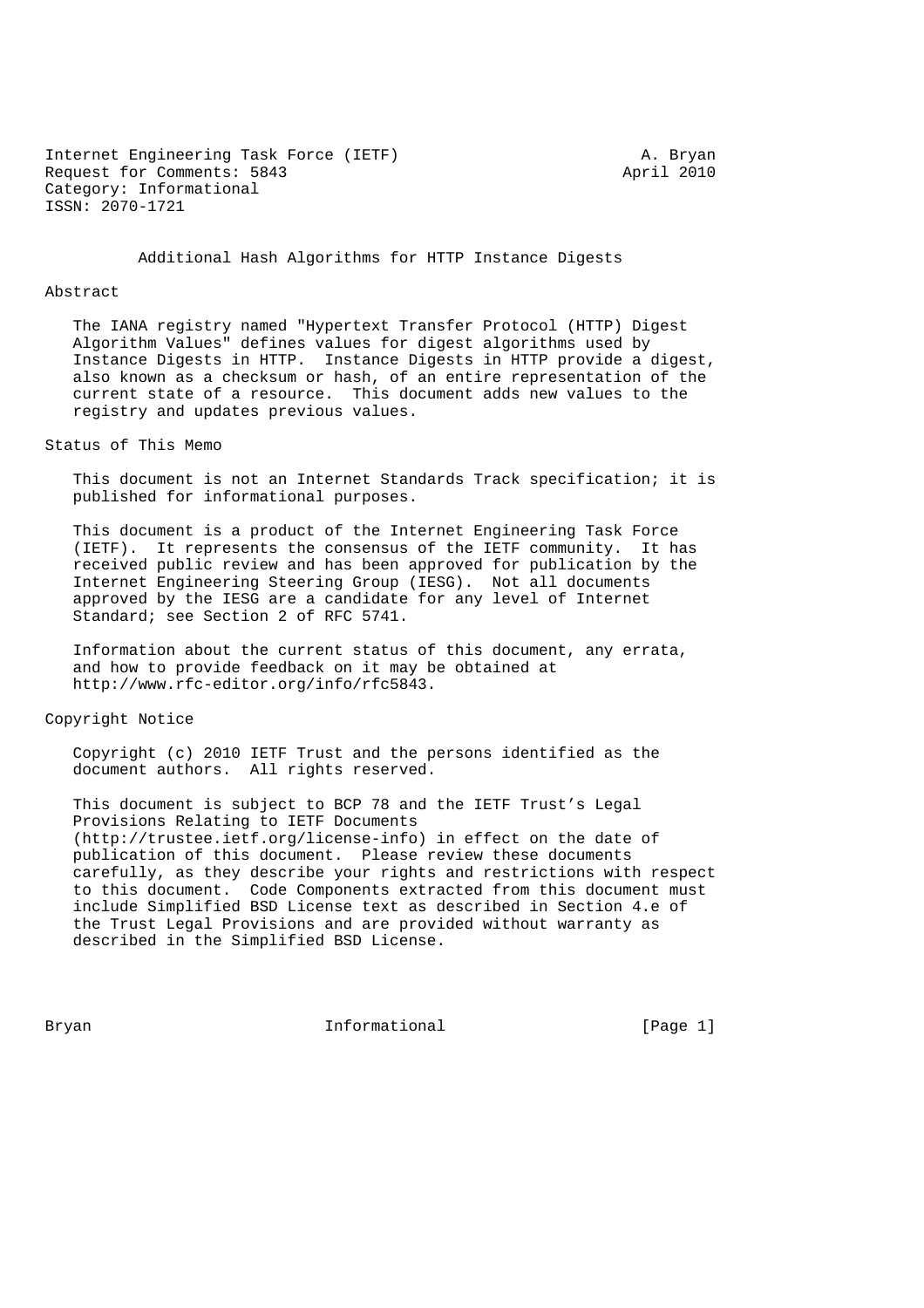Table of Contents

| Appendix A. Acknowledgements and Contributors 5 |
|-------------------------------------------------|

#### 1. Introduction

 The IANA registry named "Hypertext Transfer Protocol (HTTP) Digest Algorithm Values" defines values for digest algorithms used by Instance Digests in HTTP.

 Note: This is unrelated to HTTP Digest Authentication. Instance Digests in HTTP provide a digest, also known as a checksum or hash, of an entire representation of the current state of a resource.

 The registry was created by [RFC3230] in 2002. This document adds new values to the registry and updates previous values that had redundant or outdated references.

# 1.1. Example

Example of Instance Digest for SHA-256:

 Digest: SHA-256=MWVkMWQxYTRiMzk5MDQ0MzI3NGU5NDEyZTk5OWY1ZGFmNzgyZTJlO DYzYjRjYzFhOTlmNTQwYzI2M2QwM2U2MQ==

2. IANA Considerations

 This document makes use of the IANA registry named "Hypertext Transfer Protocol (HTTP) Digest Algorithm Values" specified in [RFC3230].

### 2.1. Previous Registrations Updated

Accordingly, IANA has updated the following registrations:

Digest Algorithm: MD5

 Description: The MD5 algorithm, as specified in [RFC1321]. The output of this algorithm is encoded using the base64 encoding [RFC4648].

Bryan **Informational Informational** [Page 2]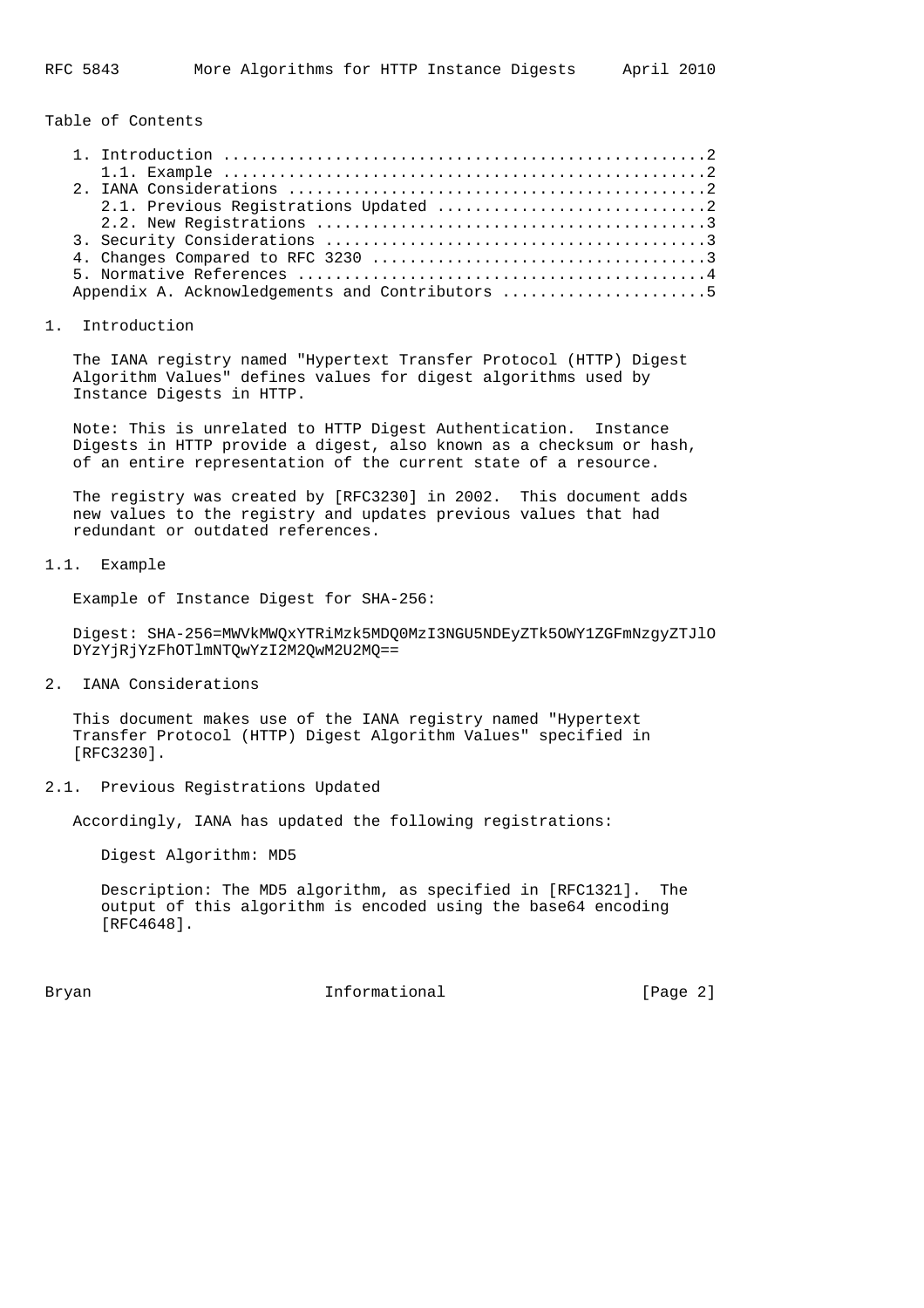Reference: [RFC1321], [RFC4648], this document.

Digest Algorithm: SHA

 Description: The SHA-1 algorithm [FIPS-180-3]. The output of this algorithm is encoded using the base64 encoding [RFC4648].

Reference: [FIPS-180-3], [RFC4648], this document.

### 2.2. New Registrations

Accordingly, IANA has made the following registrations:

Digest Algorithm: SHA-256

 Description: The SHA-256 algorithm [FIPS-180-3]. The output of this algorithm is encoded using the base64 encoding [RFC4648].

Reference: [FIPS-180-3], [RFC4648], this document.

Digest Algorithm: SHA-512

 Description: The SHA-512 algorithm [FIPS-180-3]. The output of this algorithm is encoded using the base64 encoding [RFC4648].

Reference: [FIPS-180-3], [RFC4648], this document.

3. Security Considerations

Same as [RFC3230].

4. Changes Compared to RFC 3230

 The reference for base64 encoding has been updated for both MD5 and SHA.

The reference for SHA has been updated.

The SHA-256 and SHA-512 algorithms have been added to the registry.

All other previous values to the registry are still valid.

Bryan **Informational Informational** [Page 3]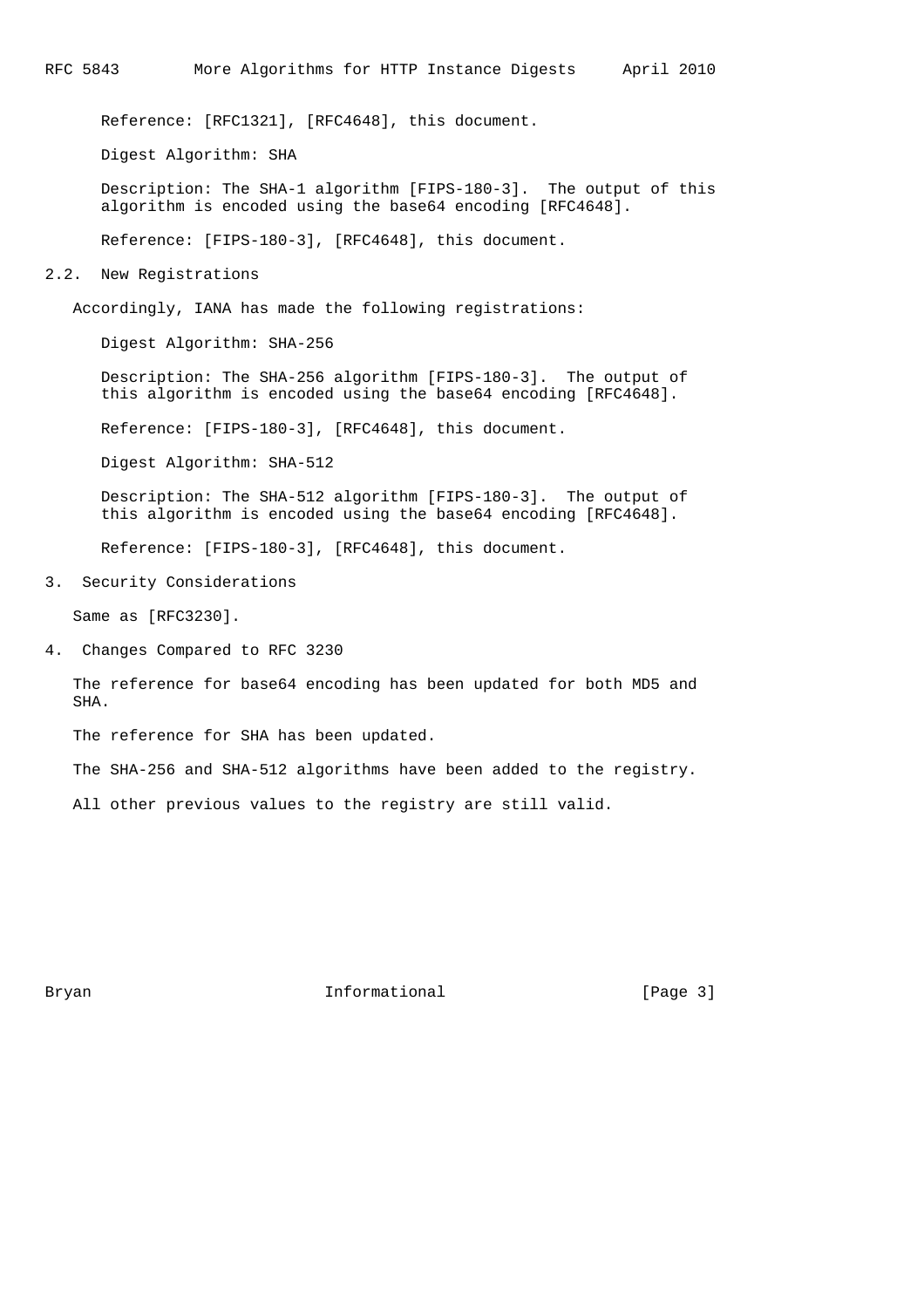# RFC 5843 More Algorithms for HTTP Instance Digests April 2010

# 5. Normative References

- [FIPS-180-3] National Institute of Standards and Technology (NIST), "Secure Hash Standard (SHS)", FIPS PUB 180-3, October 2008.
- [RFC1321] Rivest, R., "The MD5 Message-Digest Algorithm", RFC 1321, April 1992.
- [RFC3230] Mogul, J. and A. Van Hoff, "Instance Digests in HTTP", RFC 3230, January 2002.
- [RFC4648] Josefsson, S., "The Base16, Base32, and Base64 Data Encodings", RFC 4648, October 2006.

Bryan Informational [Page 4]